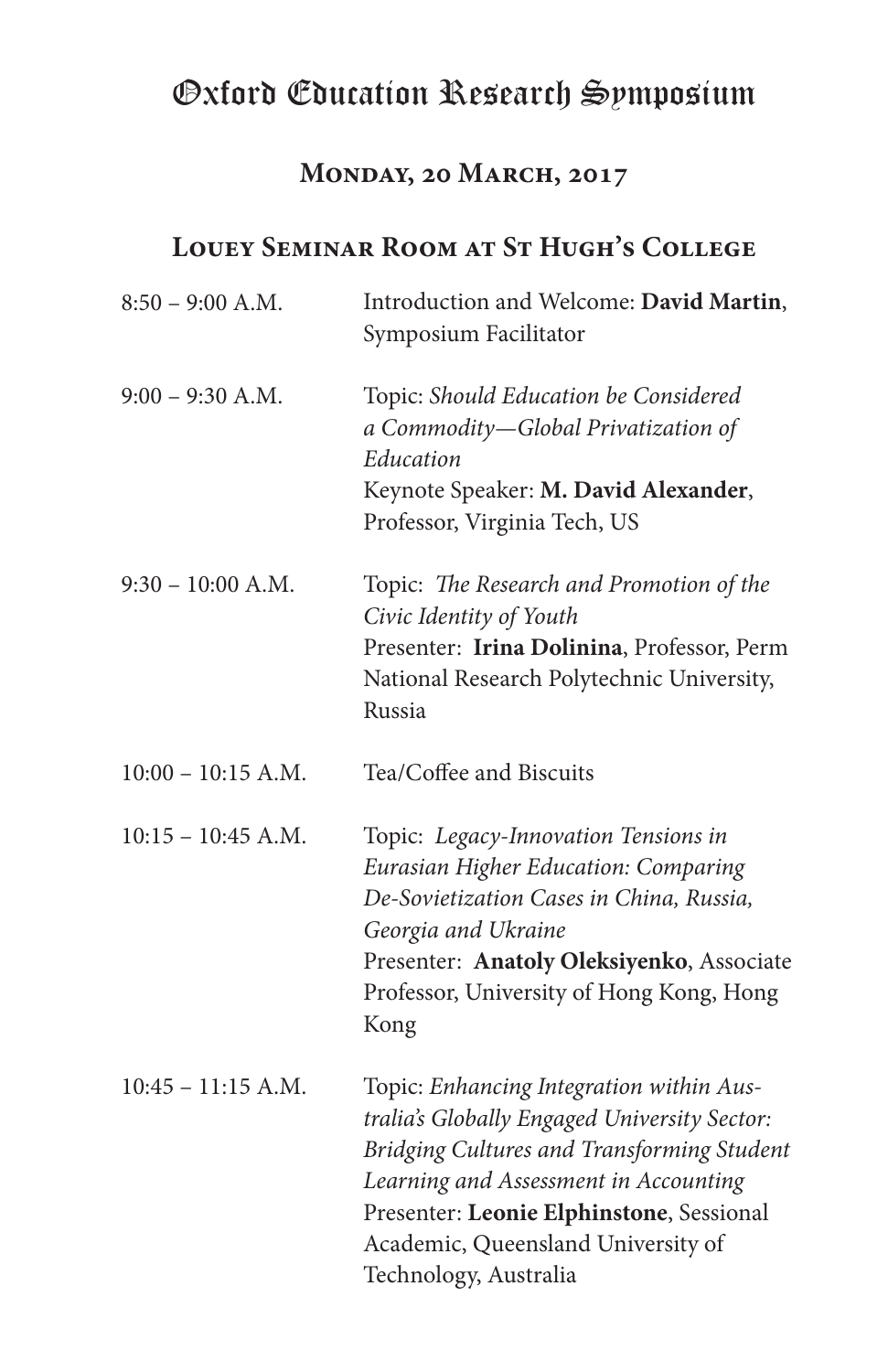| $11:15 - 11:45$ A.M. | Topic: Neither Here nor There:<br>Transformational Leadership & Cultural<br>Intelligence in Presidents of US-Accredited<br>Universities Located in Foreign Countries<br>Presenter: Jeff Bourgeois, Graduate Student,<br>University of San Diego, US |
|----------------------|-----------------------------------------------------------------------------------------------------------------------------------------------------------------------------------------------------------------------------------------------------|
| $11:45 - 12:15$ P.M. | Topic: Scaffolding Pedagogies: Next Steps<br>in Fostering Effective Graduate Teaching for<br>Critical Skills Development<br>Presenter: Rebecca Blair, Professor,<br>University of Iowa, US                                                          |
| $12:15 - 1:15$ P.M.  | Lunch                                                                                                                                                                                                                                               |
| $1:15 - 1:45$ P.M.   | Topic: Academic Leadership and Faculty:<br>Examining the Implementation of a<br>Learner-Centered Campus<br>Presenter: Michael Harris, Professor,<br>Tennessee State University, US                                                                  |
| $1:45 - 2:15$ P.M.   | Topic: Systemic Practices in Teacher<br>Education<br>Presenter: Richard Hogan, Lecturer, Trinity<br>University, Ireland                                                                                                                             |
| $2:15 - 2:45$ P.M.   | Topic: The Impact of Aesthetic Experiences on<br>Sport University Students' Citizenship Practice<br>Presenter: Honesto Hsin-chang Tsai,<br>Graduate Student, Taipei National University<br>of the Arts, Taiwan                                      |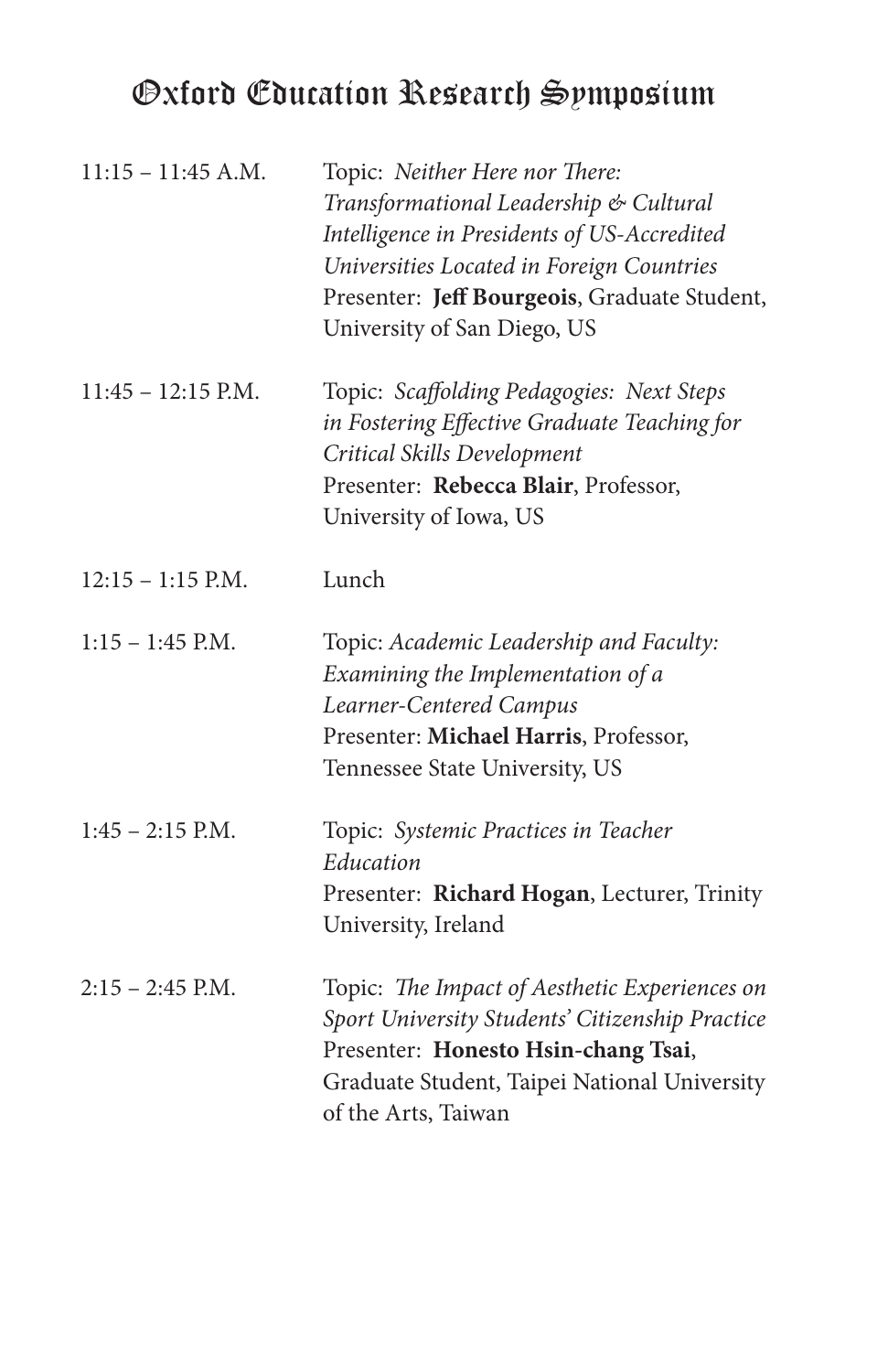| $2:45 - 3:00$ P.M. | Tea/Coffee                                                                                                                                                                                                    |
|--------------------|---------------------------------------------------------------------------------------------------------------------------------------------------------------------------------------------------------------|
| $3:00 - 3:30$ P.M. | Topic: Academic Culture of Teaching and<br>Learning Through Social Media in Abu<br>Dhabi: A Case Study<br>Presenter: Vanaja Menon Vadakepat,<br>Associate Professor, New York Institute of<br>Technology, UAE |
| $3:30 - 4:00$ P.M. | Topic: Building the Learning Blocks for<br><b>Online Courses</b><br>Presenter: Riad Aisami, Associate Professor,<br>Troy University, US                                                                       |
| $4:00 - 4:30$ P.M. | Topic: Fundamental Requirements of<br>Adaptive Personalised Mobile Learning<br>Development Environments for Teacher<br>Preparation<br>Presenter: Rovincer Najjuma, Lecturer,<br>Makerere University, Uganda   |
| $4:30 - 5:00$ P.M. | Topic: Writing-In-Role: An Untapped<br>Resource in Language Acquisition<br>Presenter: Helen Hallissey, Independent<br>Researcher, Ireland                                                                     |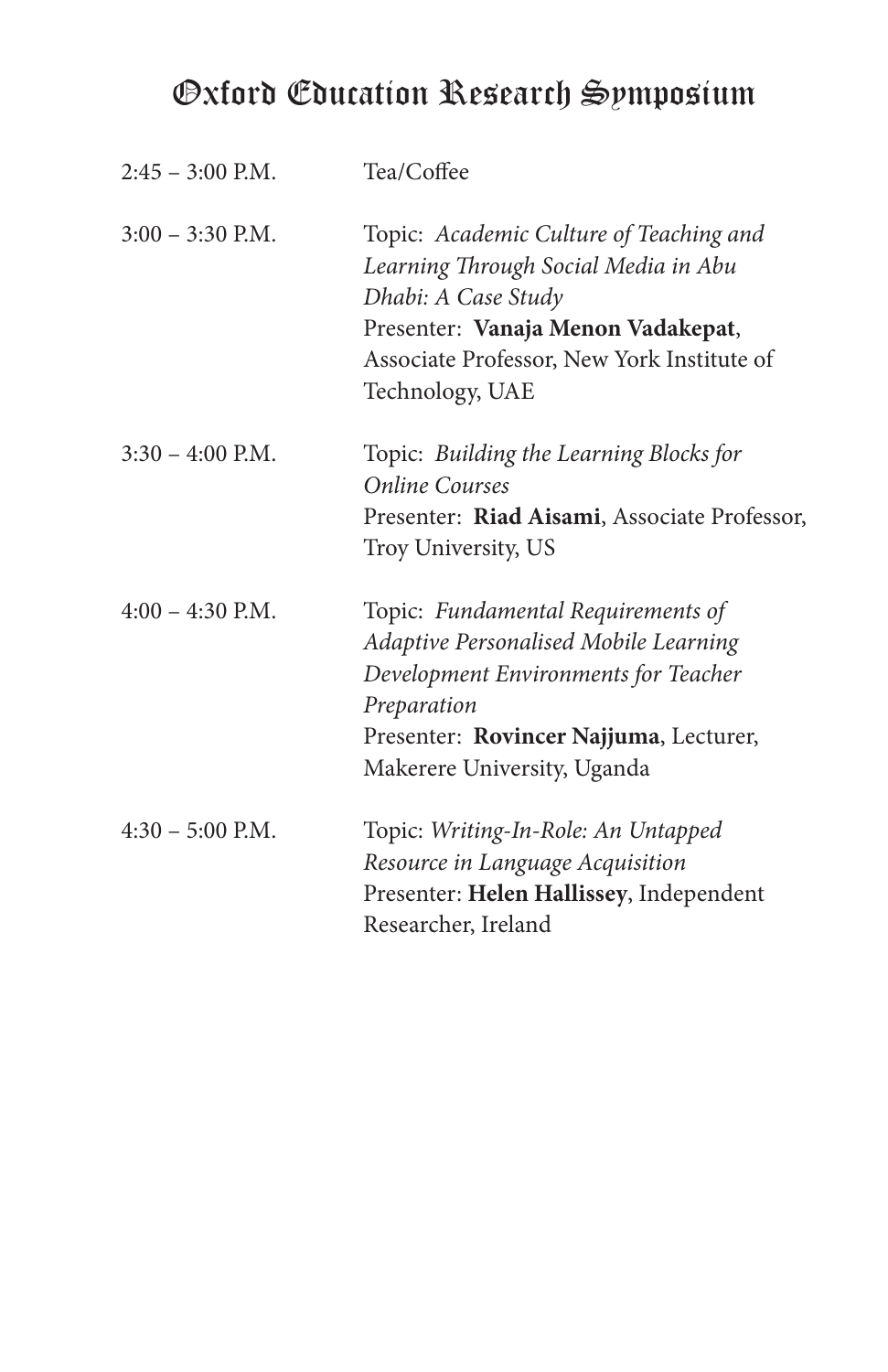### **Tuesday, 21 March, 2017**

### **Louey Seminar Room at St Hugh's College**

| $8:50 - 9:00$ A.M.   | Introduction: David Martin, Symposium<br>Facilitator                                                                                                                                                                                                                                           |
|----------------------|------------------------------------------------------------------------------------------------------------------------------------------------------------------------------------------------------------------------------------------------------------------------------------------------|
| $9:00 - 9:30$ A.M.   | Topic: New Paths for Technology Enhanced<br>Learning: Moving Beyond the Dead-Ends of<br>Essentialism<br>Presenter: Zoe Hurley, Lecturer, Zayed<br>University, UAE                                                                                                                              |
| $9:30 - 10:00$ A.M.  | Topic: Virtudes (Porto): Exhibition at the<br>Google Arts & Culture<br>Presenter: Leonor Botelho, Assistant<br>Professor, University of Porto, Portugal                                                                                                                                        |
| $10:00 - 10:15$ A.M. | Tea/Coffee and Biscuits                                                                                                                                                                                                                                                                        |
| $10:15 - 10:45$ A.M. | Topic: Young Children's Aesthetic Education<br>within Museum Space<br>Presenter: Martyna Lukasiewicz,<br>Graduate Student, Adam Mickiewicz<br>University, Poland                                                                                                                               |
| $10:45 - 11:15$ A.M. | Topic: Parent Involvement in Educational<br>Activities in Tanzania: Understanding<br><b>Motivational Factors</b><br>Presenter: Janeth Emanuel Kigobe,<br>Graduate Student, University of Leuven,<br>Belgium, and Karla Van Leeuwen, Senior<br>Academic Staff, University of Leuven,<br>Belgium |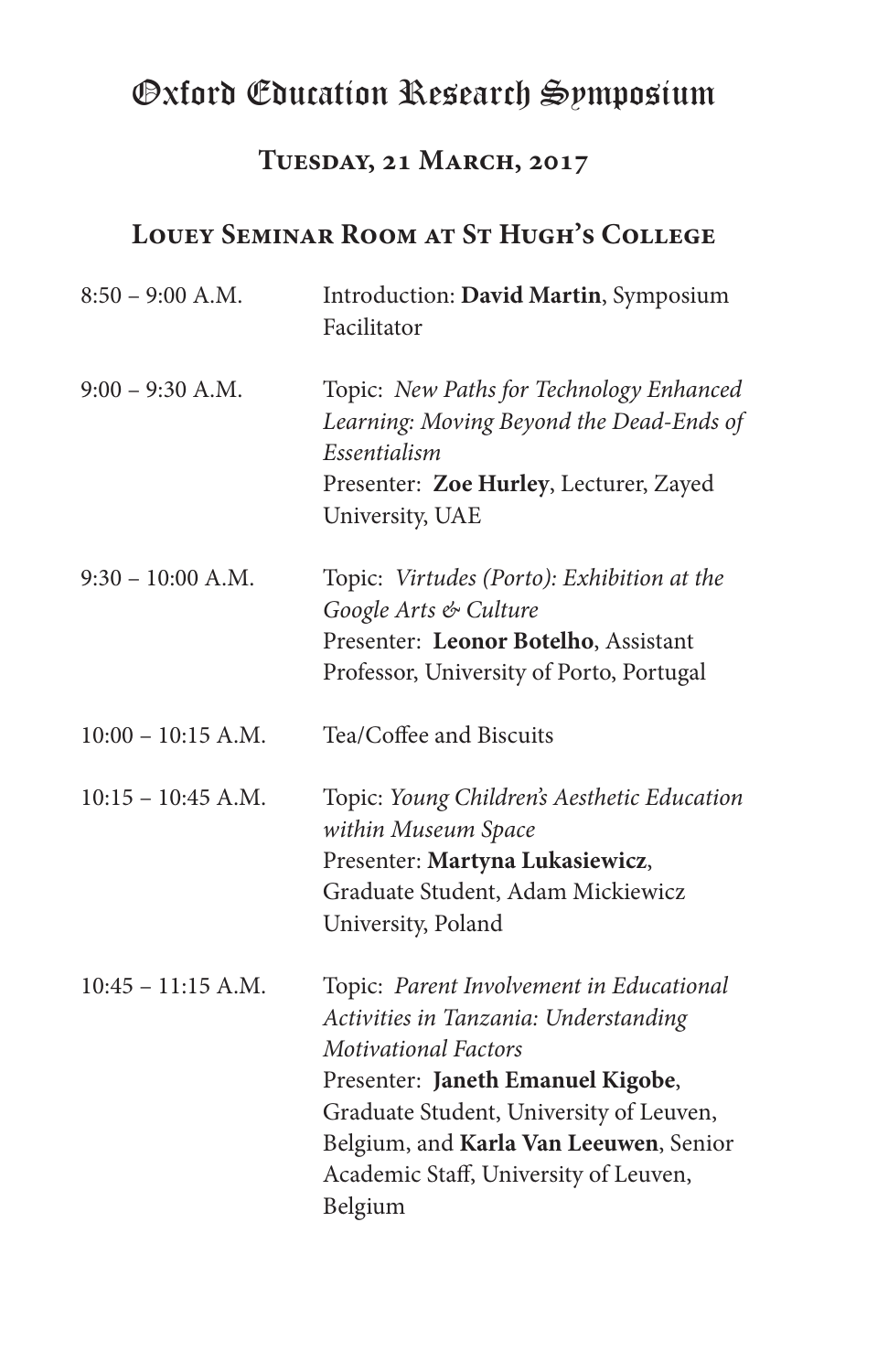| $11:15 - 11:45$ A.M. | Topic: Dyad Pedagogy: Beyond the Anatomy<br>Classroom/Laboratory and into the Workplace<br>Presenter: Samuel Márquez, Associate<br>Professor, SUNY Downstate Medical Center,<br><b>US</b>                                                                      |
|----------------------|----------------------------------------------------------------------------------------------------------------------------------------------------------------------------------------------------------------------------------------------------------------|
| $11:45 - 12:15$ P.M. | Topic: How Principals' Use of the Evaluation<br>System to Improve the Instructional Capacity<br>of Teachers and an Examination of the<br>Factors that Influce the Evaluation<br>Presenter: Janet Hurt, Associate Professor,<br>Western Kentucky University, US |
| $12:15 - 1:15$ P.M.  | Lunch                                                                                                                                                                                                                                                          |
| $1:15 - 1:45$ P.M.   | Topic: Short Term Retention of Science Topics<br>of Pubertal Girls Seeing a Video Class<br>Presenter: Susana A. Alaniz-Alvarez,<br>Researcher, National Autonomous<br>University of Mexico, Mexico                                                             |
| $1:45 - 2:15$ P.M.   | Topic: Dreaming Beyond the GED:<br>Transformative Learning in a Women's<br>Homeless Shelter<br>Presenter: Sandra Bridwell, Professor,<br>Cambridge College, US                                                                                                 |
| $2:15 - 2:45$ P.M.   | Topic: From Theory to Transnational Practice<br>of Gulen (Hizmet) Movement Schools in an<br>Ambiguous World<br>Presenter: Suleyman Celik, Lecturer, Ishik<br>University, Iraq                                                                                  |
| $2:45 - 3:00$ P.M.   | Tea/Coffee                                                                                                                                                                                                                                                     |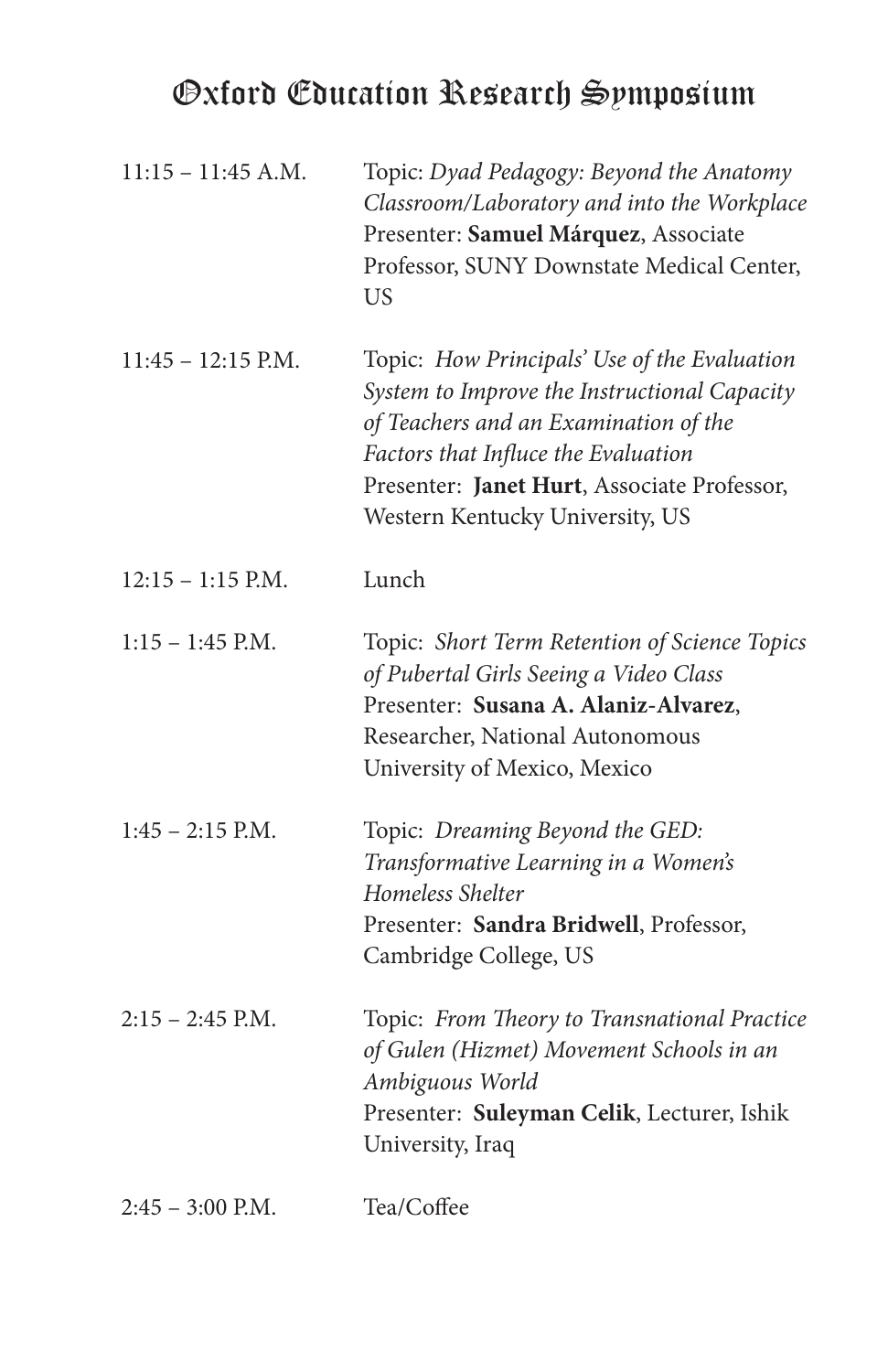| $3:00 - 3:30$ P.M. | Topic: Visual-Motor Perception of the           |
|--------------------|-------------------------------------------------|
|                    | <b>Students Suffering from Congenital Heart</b> |
|                    | Defects                                         |
|                    | Presenter: Shilpi Ghosh, Assistant              |
|                    | Professor, Visva-Bharati, India                 |
| $3:30 - 4:00$ P.M. | Topic: Alberta Rectal Cancer Initiative         |
|                    | (ARCI): Implementation of a Provincial          |
|                    | Rectal Cancer Clinical Pathway Quality          |
|                    | <b>Improvement Project</b>                      |
|                    | Presenter: Michael Taylor, Graduate             |
|                    | Student, University of Alberta, Canada          |
| $4:00 - 4:30$ P.M. | Topic: 'Unkuymanta Yuyaykuna': Mental           |
|                    | Health Perception and Treatment Practices in    |
|                    | the Indigenous Community of Saraguro, Loja,     |
|                    | Ecuador                                         |
|                    | Presenter: Luis M. Gonzalez-Quizhpe,            |
|                    | Graduate Student, University of                 |
|                    | Wisconsin-Madison, US                           |
| $4:30 - 5:00$ P.M. | Topic: The Intractable American Education       |
|                    | Dilemma: Overcoming Economic Inequality         |
|                    | Presenter: Kern Alexander, Professor,           |
|                    | University of Illinois, Urbana-Champaign,       |
|                    | US                                              |